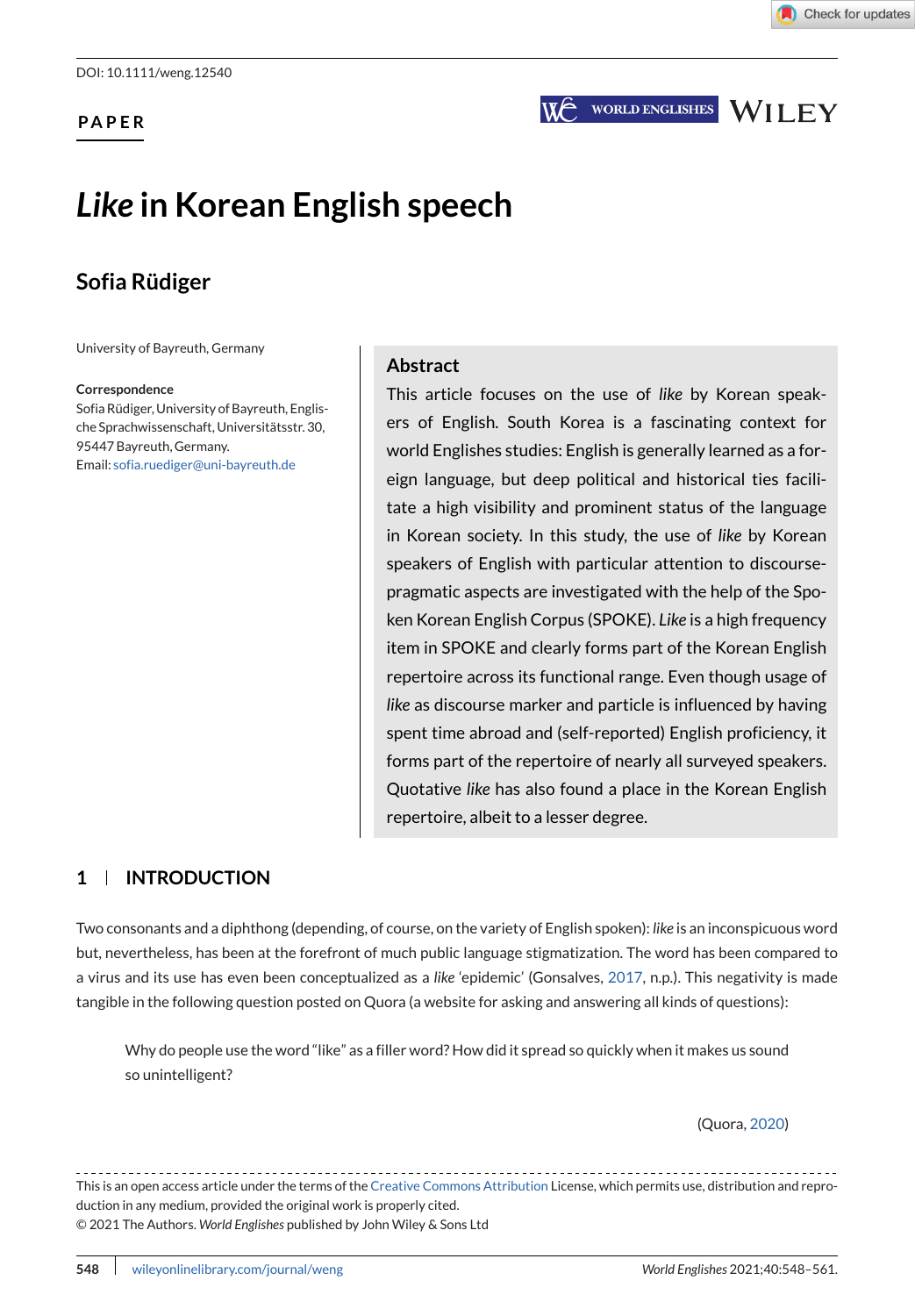Reproducing some of the answers further illustrates the, at times extremely, negative attitudes people display towards *like*:

- ∙ It's a **verbal tic**, spread **virally** (so to speak) through speech. [. . . ]
- ∙ It may also be a proverbial **death knell** for the development of English language, as a proof of our **Western society decaying and cultural decline**. [. . . ] The term "Like" is now an every other word **bastardization** and demeaning cliche of language that now defines English among most young and even middle-aged Americans. [...]
- ∙ Filler words [such as *like*] are signs or signals of a **low intellectual capacity**. [. . . ]

(Examples from the above mentioned Quora thread; spelling retained from the original, emphasis added)

These writers (presumably 'native' speakers of English) consider *like* a 'tic', 'a death knell', and a sign of 'cultural decline' as well as 'low intellectual capacity'. However, another answer in this particular thread takes quite a different perspective: 'I guess a good answer, then, is that it's, like, impressively widely applicable'. The number of word classes as which *like* can be used is indeed impressive – D'Arcy [\(2017,](#page-11-0) pp. 3–23) lists 11 different ones, plus its use as a suffix (see Section 2.2 for details). This super-versatility, in contrast to the stark stigmatization by speakers, might also be the reason why linguists are fascinated with *like* (as reflected in the plethora of research on this item; see the references and notes in the next section). For scholars of world Englishes, discourse-pragmatic features should be of particular interest. They are often not explicitly taught in school settings and their use by 'non-native' speakers of English, especially in Expanding Circle contexts, could thus be particularly insightful for questions of variety status and norm orientation. Nevertheless, discourse markers have not comprehensively been studied in world Englishes, especially not in contexts where English is learned and used as a foreign language. This might be, at least partially, due to the labor-intensive manual tagging which is often involved in this kind of research. This study contributes to filling this gap by investigating the uses of *like* in South Korea.

In the first part of this article, I will briefly introduce previous research on discourse-pragmatic variation, with a particular focus on discourse markers in world Englishes research in general and previous studies on *like* in different contexts of use (mainly Inner Circle) in particular. This will be followed by a description of the background of this study, that is, English in South Korea (henceforth Korea), and the data and methodology underlying this study: a corpus of spoken Korean English which was manually annotated for the use of *like*. As it turns out, *like* forms an important part of the Korean English discourse-pragmatic repertoire and the remainder of the article surveys the uses and users of *like* as found in the corpus data.

#### **2 DISCOURSE-PRAGMATIC VARIATION**

Discourse-pragmatic features are items with a 'range of interpersonal and/or textual functions in discourse' (Pichler, [2016,](#page-12-0) p. 3). These units of language are surrounded by quite a bit of linguistic controversy, going to the very bones of the matter: what to call them – the most common contenders being *discourse markers* and *discourse particles* (Fischer, [2006,](#page-11-0) pp. 4–6; Ranger, [2018,](#page-12-0) p. 2) – and how to define them succinctly and distinctly (see Aijmer & Simon-Vandenbergen, [2011](#page-11-0) for an overview). As they often overlap in function with other items, the matter of definition is notoriously difficult (Fischer, [2006,](#page-11-0) p. 5). Among those functions are conversation management (such as contributing to turn-taking structure, repair, backchannel; Brinton, [1996,](#page-11-0) p. 37), stance, and discourse coherence, that is, 'how speakers and hearers jointly integrate forms, meanings, and actions to make overall sense out of what is said' (Schiffrin, [1987/1996,](#page-13-0) p. 49). Fischer [\(2006,](#page-11-0) pp. 8–11) thus suggests taking different dimensions into account when describing discourse-pragmatic features: their integration in the host utterance, function, medium, and the nature of the host unit.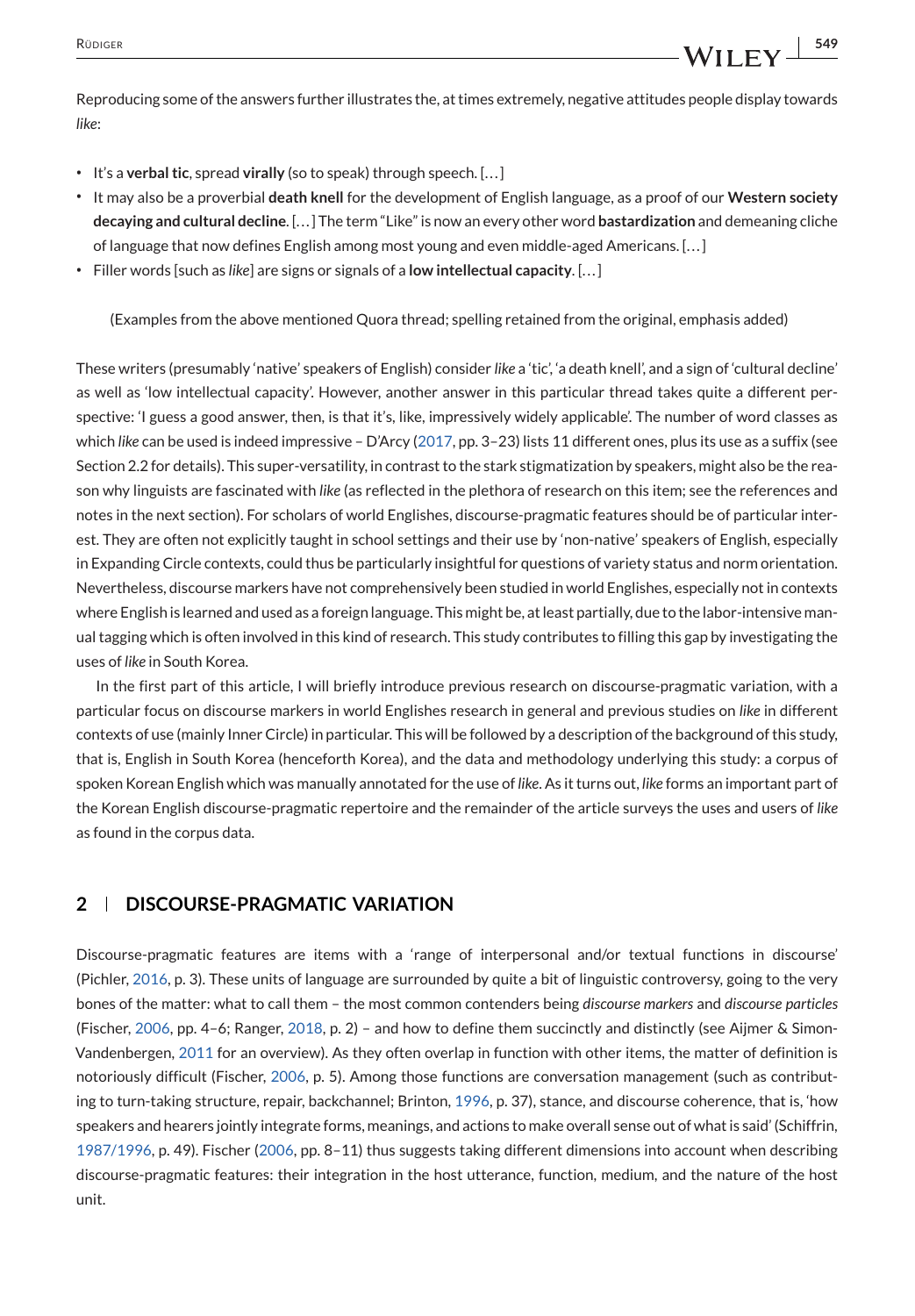**550** RÜDIGER

#### **2.1 Discourse markers and world Englishes**

While having been abundantly researched in many L1 varieties, discourse markers have not been extensively studied in the world Englishes paradigm (Aijmer & Simon-Vandenbergen, [2011,](#page-11-0) p. 238). If studies on discourse markers in non-L1 varieties (Inner Circle) can be found, they usually focus on L2 varieties (Outer Circle) neglecting other contexts of English use (that is, Expanding Circle Englishes, English as a lingua franca; but see House, [2009,](#page-12-0) [2013\)](#page-12-0). These include studies on discourse markers in Indian English (Valentine, [1991;](#page-13-0) Lange, [2009\)](#page-12-0), Singapore English (Gupta, [2006;](#page-12-0) Leimgruber, [2016\)](#page-12-0), and Philippine English (Aijmer, [2016;](#page-11-0) Morales, [2013\)](#page-12-0). Moreover, many studies of non-L1 varieties examine the use of discourse markers borrowed from indigenous languages (rather than the use and functional range of English discourse particles). For example, Unuabonah and Oladipupo [\(2021\)](#page-13-0) focused on borrowed discourse-pragmatic markers in Nigerian English. These are items such as *jare*, *biko*, *jor*,*shebi*,*shey*, and *fa* (Unuabonah & Oladipupo, [2021,](#page-13-0) p. 391) as well as *o*, *sha*, and *abi* (Unuabonah & Oladipupo, [2018\)](#page-13-0) stemming from various indigenous languages.

In general, there seems to be a tendency for smaller lexical inventories of discourse-pragmatic items in non-L1 English: this concerns, for example, intensifiers (de Klerk, [2005,](#page-11-0) for Xhosa English in South Africa; Coronel, [2011](#page-11-0) for Philippine English), commentary markers (Unuabonah & Gut, [2018,](#page-13-0) for Nigerian English), and discourse markers with elaborative, inferential, and contrastive function (Unuabonah, [2019](#page-13-0) for Nigerian English). Lee [\(2004\)](#page-12-0) found that different generations (that is,  $1<sup>st</sup>$ , 1.5, and  $2<sup>nd</sup>$ ) of Korean immigrants in the United States used and had preferences for different discourse markers (regardless of whether they were born in Korea or the United States and regardless of age of immigration). Lee [\(2004,](#page-12-0) pp. 125–126) thus concludes that 'although discourse markers are not taught through formal English instruction they are acquired not only by native speakers but non-native English speakers as well'. Müller [\(2004\)](#page-12-0) compared elicited American English to the English used by German speakers and observed that, depending on function, *well* is either used more often by the Germans than the Americans, or vice versa. Similar studies have carved out other differences, such as lower overall frequencies of use for specific discourse-pragmatic markers (Fuller, [2003a\)](#page-11-0) or discourse-pragmatic markers in general (Gilquin, [2016,](#page-12-0) p. 220) by non-native speakers. In addition, it appears that 'non-native speakers with more exposure to naturalistic English are more likely to use discourse markers (and to use them appropriately)' (Gilquin, [2016,](#page-12-0) p. 244). This can be related to an under-representation of discourse-pragmatic features in typical language-teaching materials, the specifics of the classroom setting, and the individual discoursepragmatic feature repertoire of the language teacher (Gilquin, [2016,](#page-12-0) p. 216; Hellermann & Vergun, [2007\)](#page-12-0). While a comprehensive overview of the discourse-pragmatic repertoire of Korean English speakers is certainly desirable, the present study begins this investigation by focusing on a single item, that is, *like*, which is at the heart of the following section.

#### **2.2 Focus on** *like*

*Like* has been in use since at least the Middle English period (D'Arcy, [2017,](#page-11-0) p. 2). In the *Oxford English Dictionary* (OED), some uses of*like*, for example, as verb or adjective, even date back to the Old English period (OED, [2020\)](#page-12-0). As mentioned before, the range of word classes in which *like* appears is impressive: it can be used as verb, adjective, preposition, noun, conjunction, comparative complementizer, approximative adverb, sentence adverb, discourse marker, discourse particle, or quotative (D'Arcy, [2017,](#page-11-0) pp. 3–23). In addition, *like* can also be used as a suffix. Examples (1–12) below give one example for each use drawn from either the Santa Barbara Corpus of Spoken American English (SB; Du Bois et al., [2000–2005\)](#page-11-0) or the Corpus of Contemporary American English (COCA; Davies, [2009\).](#page-11-0)1 Transcription symbols (such as lengthening, pauses) have been omitted from the SB examples.

(1) Well that's what I **like** about fractals. (SB) (verb)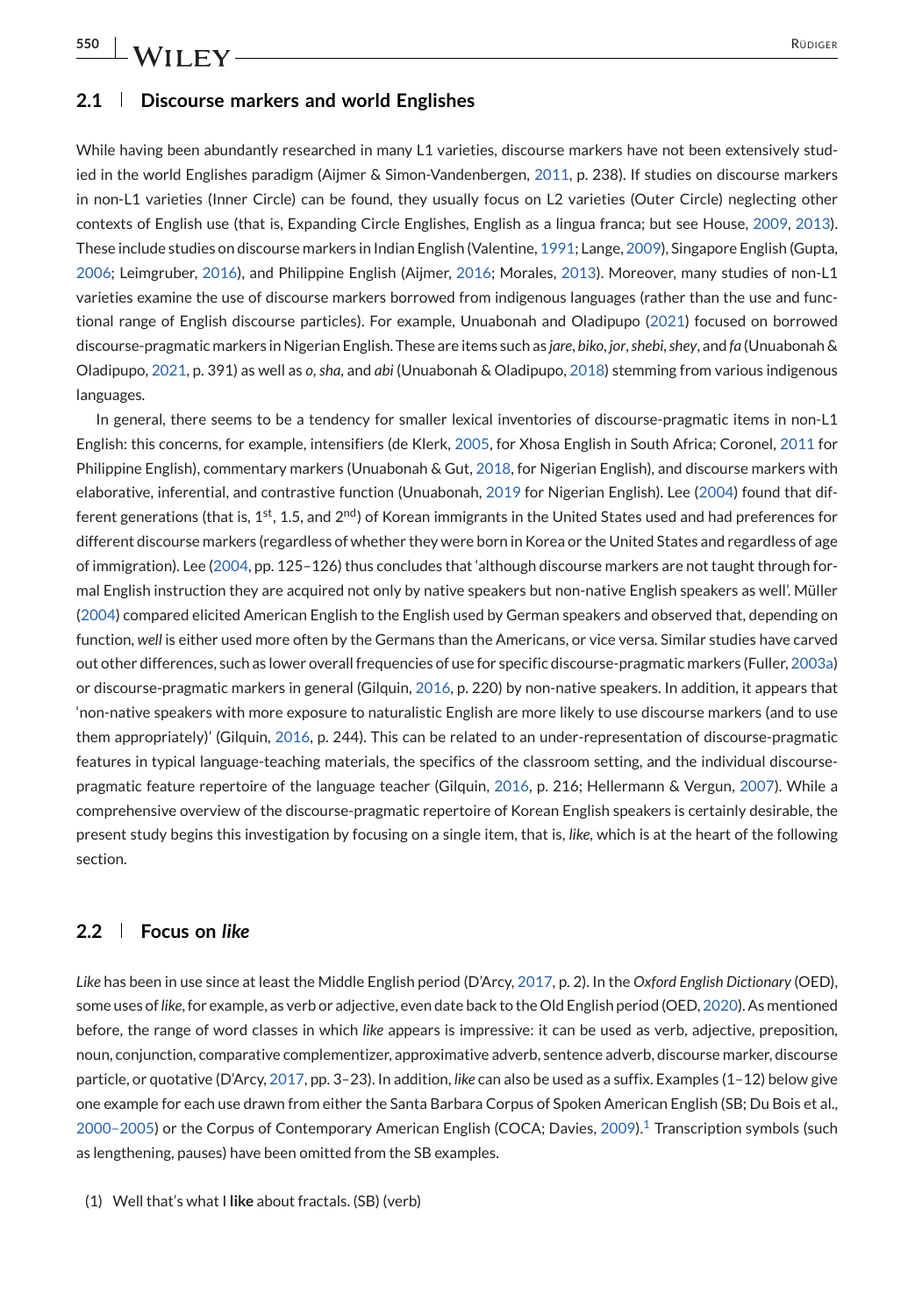- <span id="page-3-0"></span>(3) he does look **like** a baby Belgian. (SB) (preposition)
- (4) So, this threat on our borders from terrorists, from drug traffickers and the **like** is very serious (COCA, spoken)  $(n_{\text{OUD}})$
- (5) You mean **like** I do every night? (COCA, spoken) (conjunction)
- (6) I mean it seems **like** she'd pay more attention to her, but maybe it's because she wanted to have a little fun in her life too (SB) (comparative complementizer)
- (7) He was becoming kind of zombie-**like**. (COCA, spoken) (suffix)
- (8) And I sat there for **like** two or three hours. (SB) (approximative adverb)
- (9) And, of course, that alligator enjoys being petted. I'd be happy, too, if my food came right to me and gave me a massage, **like**. (COCA, spoken) (sentence adverb)
- (10) They had heard of each other. **Like**, they knew. (SB) (discourse marker)
- (11) I told you about the time he got **like** a blowjob at the lakefront (SB) (discourse particle)
- (12) So then I went to the psychiatrist and, he's **like** well what's the problem (SB) (quotative)

Of particular interest for this study are instances (10), (11), and (12), as these are the uses of *like* which are usually considered 'discourse-pragmatic': discourse marker, discourse particle, and quotative. While I discuss discourse marker and particle *like* in the same section, quotative *like*, which is used to introduce reported direct speech, thought, or attitude (Fleischman & Yaguello, [2004,](#page-11-0) pp. 135–138), will be treated separately in this article. Beforehand, however, a short note on the difference between *like* as a discourse **marker** and as a discourse **particle** is in order. Used as a discourse marker (see (13) and (14)), *like* occurs at the left boundary of utterances, 'encodes textual relations' (D'Arcy, [2017,](#page-11-0) p. 14) such as exemplification, illustration, elaboration, and clarification, and connects the utterance following it to the previous speech. As a discourse particle (see (15) and (16)), however, *like* can occur in different slots within an utterance and functions as subjectivity marker (D'Arcy, [2017,](#page-11-0) p. 15).

- (13) **Like** I love her but she's like dumb. (TEA[,](#page-11-0)<sup>2</sup> from D'Arcy, [2017,](#page-11-0) p. 215)
- (14) **Like** it real cracks me up. (from Drager, [2016,](#page-11-0) p. 236)
- (15) He **like** sat on a chair and **like** didn't say anything. (TEA, from D'Arcy, [2017,](#page-11-0) p. 227)
- (16) Lily was **like** checking out my brother. (from Drager, [2016,](#page-11-0) p. 236)

The functions as discourse marker and discourse particle are also the uses of *like* which have received an abundance of attention by linguists (Buchstaller, [2001;](#page-11-0) D'Arcy, [2007,](#page-11-0) [2017;](#page-11-0) Diskin, [2017;](#page-11-0) Fuller, [2003b;](#page-12-0) Miller & Weinert, [1995;](#page-12-0) Schweinberger, [2020;](#page-13-0) Tagliamonte, [2005;](#page-13-0) to name just a few). In non-L1 contexts, however, discourse marker and particle *like* have not been researched extensively and, to the best of my knowledge, no comprehensive study of *like* by Korean English speakers has been conducted yet. The next section will thus describe the background to this study: English in South Korea.

#### **3 ENGLISH IN KOREA**

In the Korean education system, official English education starts in the third grade of elementary school (Garton, [2014\)](#page-12-0). Private English education, however, often starts earlier, for example, through lessons in kindergarten. In general, various additional measures are available to Koreans of all ages when it comes to furthering knowledge of and contact with the English language: attendance at private education institutes (so-called *hagwon*), visiting English villages emulating life in English-speaking countries and staffed with 'native' speakers of English (Lee, [2011\)](#page-12-0), study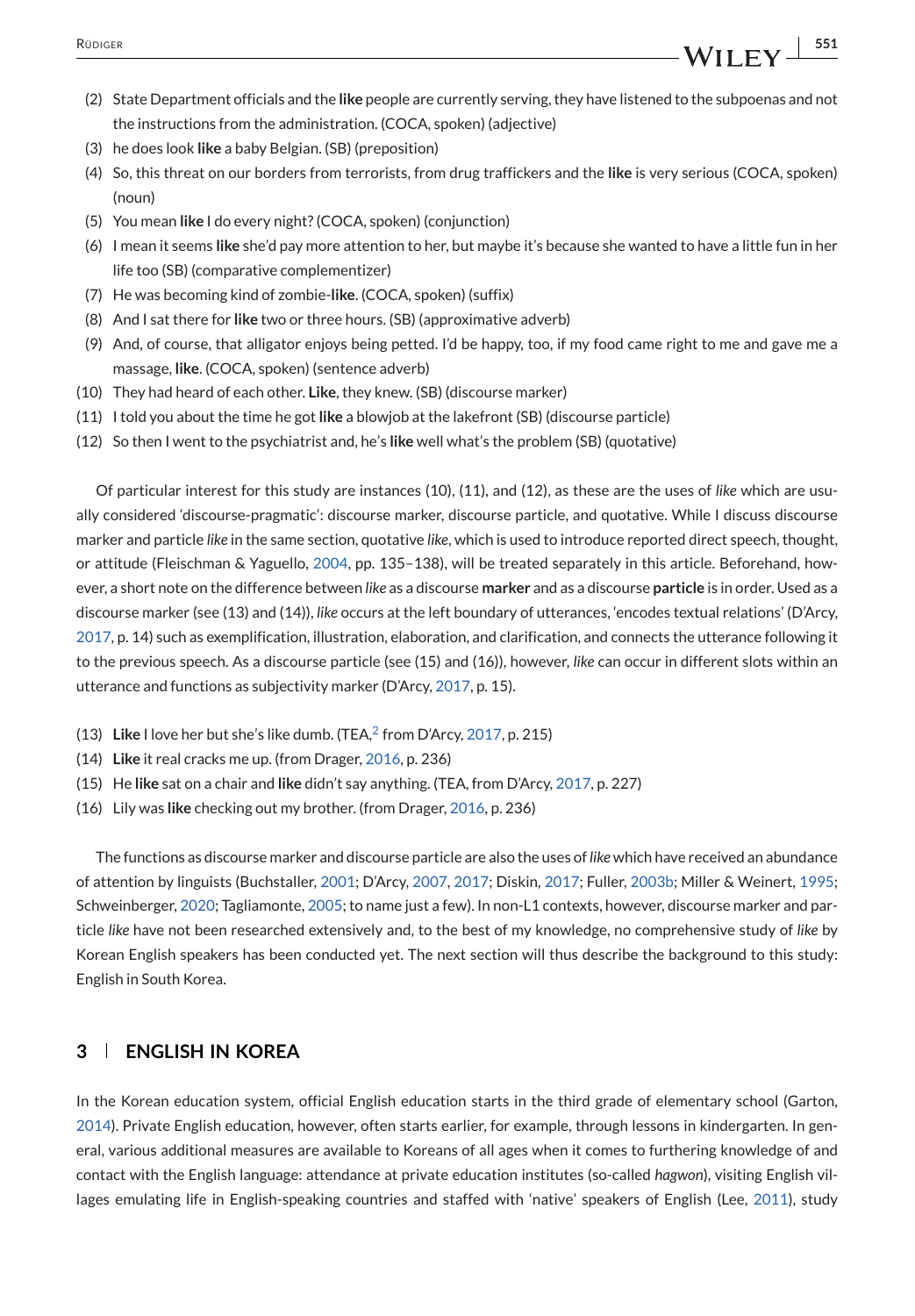abroad, and work abroad. The extreme desire for English as found in Korean society has sometimes been likened by researchers to a disease, most commonly designated 'English Fever' (Park, [2009\)](#page-12-0). *English Fever* refers to Koreans' 'excessive parental efforts in pushing their children to learn English' (Park, [2009,](#page-12-0) p. 56) as well as individuals' and whole societal groups' extreme efforts in acquiring English.

Particularly relevant for assessing the current notion of English in Korea is the establishment of the US Army Military Government in Korea (USAMGIK) after World War II, which also brought an end to Japanese colonial rule (1910– 1945). The USAMGIK governed South Korea for three years, until 1948, after which a local government took over and the US soldiers stationed on the peninsula started to re-deploy or return home (Macdonald, [1990,](#page-12-0) p. 48). Attacks from North Korean troops in 1950, however, kindled the Korean War, and meant a return of large numbers of American soldiers (Macdonald, [1990,](#page-12-0) p. 50; ca. 328,000 American soldiers were deployed to the Korean peninsula in this context). A 1953 armistice agreement led to a cease-fire and a subsequent reduction of the US military personnel. Despite the withdrawal of most of the American divisions, around 28,500 US soldiers are still stationed in Korea nowadays (Hayes, [2012\)](#page-12-0). This presence of American military personnel established important points of linguistic and cultural contact with Koreans. In other, more common, areas of life, the presence of English is also persistent and ubiquitous. This concerns not only the education system but also the linguistic landscape (Tan & Tan, [2015\)](#page-13-0). English is visible in many areas of pop culture, such as movies and TV shows (Lee, [2014\)](#page-12-0), advertising (Lee, [2006\)](#page-12-0), and especially popular music/K-Pop (Lawrence, [2012;](#page-12-0) Rüdiger, [2021\)](#page-13-0), but also in the print media (for example, the English-medium newspapers *The Korea Herald*, *Korea Times*, and *JoongAng Daily*). The level of penetration of English in the Korean society becomes particularly evident when surveying Koreans with little or no proficiency in English. Lee [\(2016,](#page-12-0) p. 333) interviewed elderly Koreans learning English, who revealed that 'not knowing English is treated as synonymous with being illiterate or an "ignoramus"'. In general, the participants 'discursively frame their sociolinguistic inadequacy as equivalent to a disability – either physical or intellectual' (Lee, [2016,](#page-12-0) p. 330). Additionally, they perceive English as being omnipresent; as one of Lee's [\(2016,](#page-12-0) p. 331) participants puts it, 'everywhere you go, you see English'. Of particular interest is also the reason why some of the participants expressed a desire to learn English at their old age: to communicate and connect with their grandchildren (Lee, [2016,](#page-12-0) p. 329). Despite being commonly characterized as a culturally, ethnically, and linguistically homogeneous society (Brown & Koo, [2015;](#page-11-0) Kim & Kim, [2012\)](#page-12-0), the factors of return migration, tourism, and other short- and long-term stays in Korea by foreigners lead to ever-increasing grounds to use English in the Korean setting. Koreans leave the peninsula for transitional, long-term, or permanent stays in other countries 'in record numbers' (Park & Lo, [2012,](#page-12-0) p. 148), which then potentially increases the factor of return migration. The prominent role of English is further amplified by processes of globalization and global mobilities, which also apply to the Korean context, where globalization is strongly connected to the English language (Lee, [2011,](#page-12-0) p. 146).

As this section has demonstrated, there is much more to English in the Korean context than meets the eye, and it seems lackluster to dismiss English as used by Koreans as mere learner language (see also Lee & Jenks's [2017](#page-12-0) notion of Korean English**es**, where English is considered a Korean language and which draws attention to the plurality of Englishes in the Korean context). However, despite the interesting contact situation and the highly complex functional and attitudinal ranges that English has in the Korean setting (Park, [2009\)](#page-12-0), only few studies have investigated the actual form(s) of English used by Koreans in non-educational settings. It has, nevertheless, been asserted that English is 'actively [...] adopted, desired, modified, and resignified by Koreans for their own purposes' (Shim & Park, [2008,](#page-13-0) p. 141). The question of which forms these adoptions, modifications, and resignifications have taken has so far only marginally been addressed from a linguistic point of view. Hadikin [\(2014\)](#page-12-0) finds that specific collocations and expressions are more or less frequently represented in Korean English speech when compared to British English data and interprets this as an indication that a Korean English variety exists. Jung and Min [\(1999\)](#page-12-0) investigate the use of modals and prepositions in a Korean English newspaper and find differences in usage frequencies for the modals and semantic range for the analyzed prepositions. Rüdiger [\(2014,](#page-13-0) [2017,](#page-13-0) [2019\)](#page-13-0) identified a range of morpho-syntactic patterns concerning prepositions, pronouns, plural marking on the noun, articles, and verbs. The discourse-pragmatic system of Korean speakers of English has received even more scarce attention in world Englishes research; notable exceptions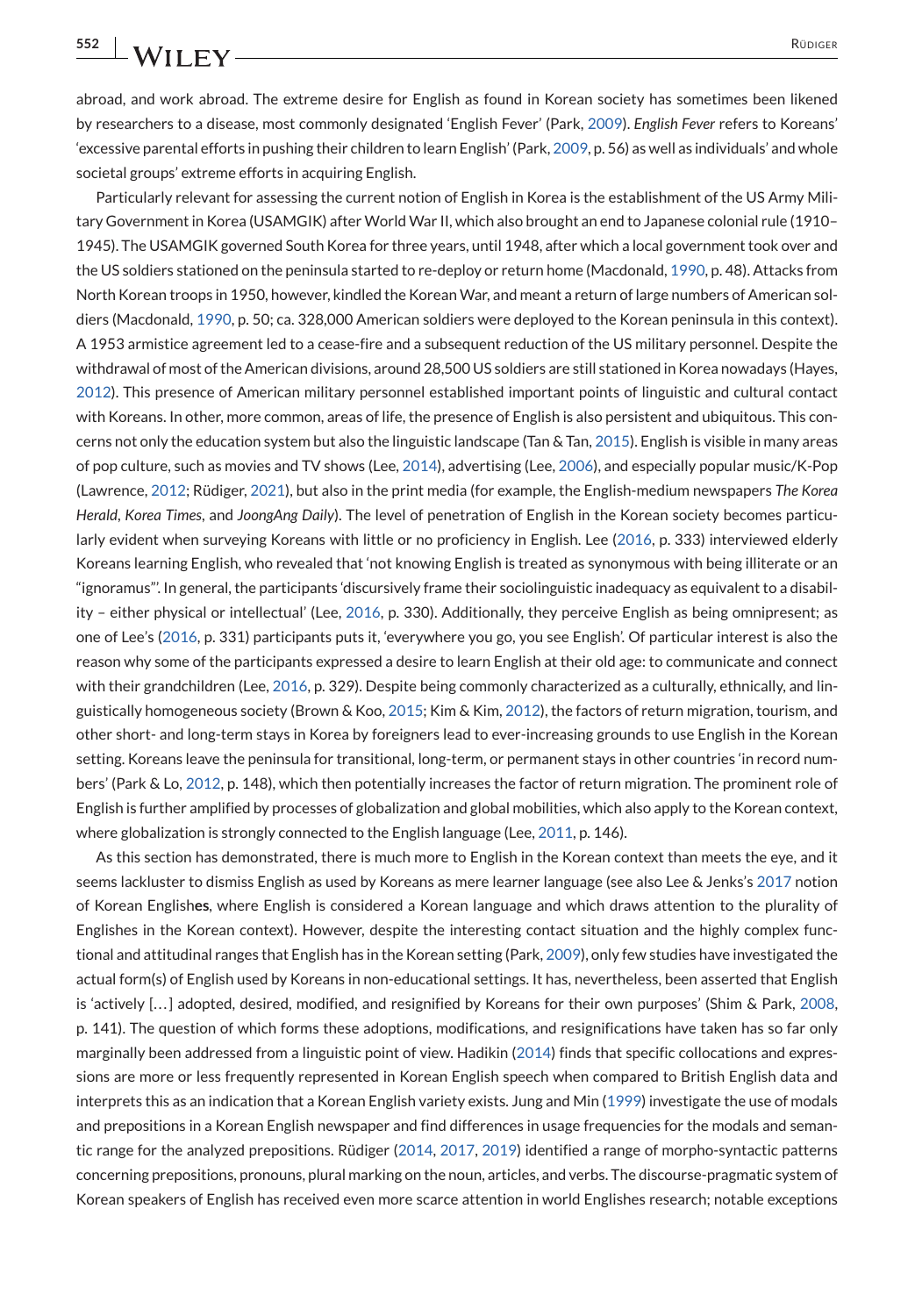#### are Shim [\(1999,](#page-13-0) pp. 254–255), who encountered differences in the degree of formality (without going into any detail) in her study of a Korean high school English textbook, and Leuckert and Rüdiger [\(2020\)](#page-12-0), who identified relatively low rates of topicalization and high rates of left-dislocation in Korean English discourse.

While filling this gap is of course desirable for the description of Korean English per se, it is even more so when considering modern approaches to world Englishes modelling and theorizing. For example, the Extra- and Intra-territorial Forces (EIF) Model by Buschfeld and Kautzsch [\(2017\)](#page-11-0) provides a dynamic and integrative model for Englishes across variety types. To place a variety into one of the different stages provided by the model (based on Schneider's [2003,](#page-13-0) [2007](#page-13-0) Dynamic Model), it is necessary to not only have detailed information on the (extra- and intra-territorial) forces at play but also on the resulting linguistic forms and functions. The discourse-pragmatic level might be of particular relevance here, as these forms are often not explicitly taught and might rely more on acquisition via exposure to English. Using the currently available evidence, it has been proposed to place English in Korea between phase 2 (stabilization) and phase 3 (nativization) of the EIF model (Rüdiger, [2020\)](#page-13-0).

#### **4 DATA AND METHODOLOGY**

The data used in this study stems from the **Spo**ken**K**orean **E**nglish (SPOKE) corpus. SPOKE was collected in 2014 using the cuppa coffee framework (Rüdiger, [2016\)](#page-13-0). Under this framework, participants in the corpus collection process met with the researcher for short informal conversations over a (usually hot) beverage, preferentially in a café. The interviews were actively framed as 'conversations' with a new acquaintance and as such include nearly equal conversational shares between researcher and participants. In accordance with research ethics, participants were introduced to the research procedure and signed informed consent before the recording started. The research setup established English as natural and common language choice between the German researcher and the Korean speakers. Altogether, 115 Korean speakers are represented in the corpus and the recordings amount to 60 hours (including interviewer speech). The orthographic transcription resulted in∼300,000 words by the Korean speakers (interviewer speech was also transcribed and contributes a further 250,000 words to the overall word count). While most recordings are dyadic conversations between the researcher and one participant, in 10 cases (involving 20 participants) the recordings were made in a triadic constellation. The demographic captured in SPOKE can generally be described as young, educated Koreans. All of them were of Korean nationality and reported having acquired Korean as L1. Sixty-four female and 51 male speakers, with an average age of 27 years (ranging from 18 to 44), contributed material to the corpus. Sixty-five of the speakers were students at the time of recording, 42 were employed in various professions, four were both working and studying, and four were currently unemployed. As described above, discourse-pragmatic variation has so far been understudied in world Englishes research, particularly in Expanding Circle contexts. This study sets out to contribute fundamental insight into the use of *like* by Korean speakers of English. While it would be equally worthwhile to also study other discourse markers and particles, *like* was selected as the first item to be investigated in detail as it coincidentally stood out in the investigation of prepositional usage (Rüdiger, [2019,](#page-13-0) pp. 151–155) and due to the general interest this item has generated across lay and professional discourses alike. Correspondingly, the research questions (RQs) underlying this study were:

RQ1: What role does *like* (across its functional range) play in the Korean English repertoire? RQ2: Who uses *like* with discourse-pragmatic function in South Korea and how?

Using AntConc (Anthony, [2018\)](#page-11-0), 4,497 instances of *like* were identified in SPOKE (15.0 per thousand words [ptw]). All concordance lines were exported to a spreadsheet program and manually annotated as verb, adjective, noun, preposition, conjunction, comparative complementizer, suffix, approximative adverb, sentence adverb, discourse marker, discourse particle, and quotative (as established by D'Arcy, [2017\)](#page-11-0). An *unclear* and a *repetition* category were added to this. Due to incomplete utterances and false starts, it was not always clear how an instance of *like* had to be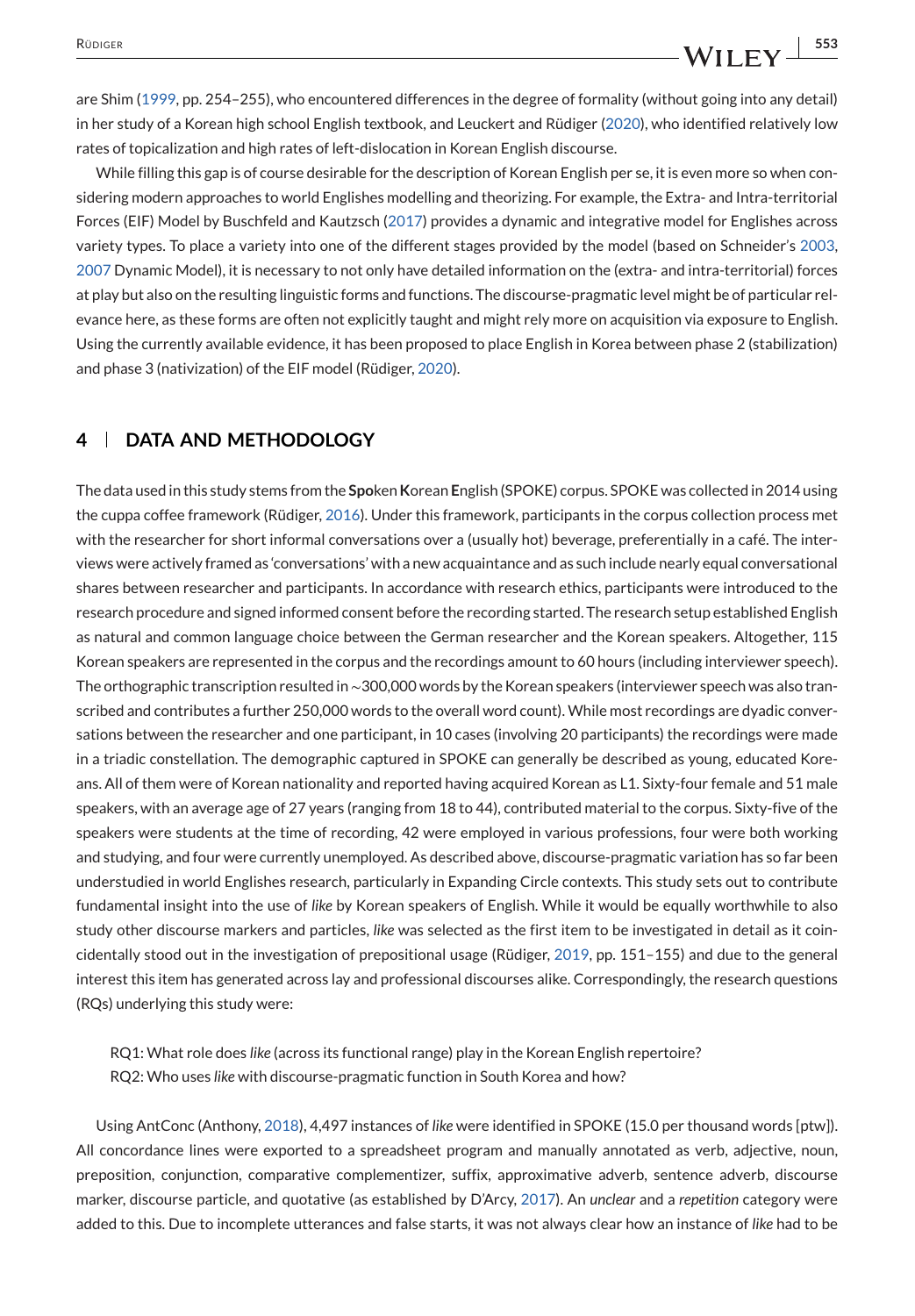# **554 A/II EV**

#### **TABLE 1** The functional range of like in SPOKE

|                | <b>Functional category</b> | Raw frequency | <b>Normalized</b><br>frequency (ptw) | % of all instances of<br>like |
|----------------|----------------------------|---------------|--------------------------------------|-------------------------------|
| $\mathbf{1}$   | Discourse particle         | 2,095         | 7.0                                  | 46.6%                         |
| $\overline{2}$ | Verb                       | 875           | 2.9                                  | 19.5%                         |
| 3              | Preposition                | 647           | 2.2                                  | 14.4%                         |
| $\overline{4}$ | Discourse marker           | 340           | 1.1                                  | 7.6%                          |
| 5              | Approximative adverb       | 224           | 0.7                                  | 5.0%                          |
| 6              | Quotative                  | 140           | 0.5                                  | 3.1%                          |
| 7              | Comparative complementizer | 40            | 0.1                                  | 0.9%                          |
| 8              | Conjunction                | 17            | 0.1                                  | 0.4%                          |
| 9              | Suffix                     | $\mathbf{1}$  | 0.0                                  | 0.0%                          |
| 10             | Sentence adverb            | $\mathbf{0}$  | 0.0                                  | 0.0%                          |
| 11             | <b>Noun</b>                | $\Omega$      | 0.0                                  | 0.0%                          |
| 12             | Repetition                 | 76            | 0.3                                  | 1.7%                          |
| 13             | Unclear                    | 42            | 0.1                                  | 0.9%                          |
|                | Σ                          | 4,497         | 15.0                                 | 100%                          |

classified; these items were moved to the unclear category (n = 42). In cases where *like* was repeated (as in *like like*) or was part of a repeated phrase (for example, *I was like I was like...*), only the last instance was classified with regard to functional category and the other instances found in the repetition were tagged as 'repetition' ( $n = 76$ ).

#### **<sup>5</sup>** *LIKE* **IN KOREAN ENGLISH SPEECH**

*Like* clearly forms part of the Korean English repertoire as it occurs altogether 4,497 times in SPOKE. The manual coding of the data reveals the distribution of functional categories as depicted in Table 1 (the functions considered in this study are set in bold).

On average, each speaker in SPOKE used 21.2 instances of *like* as discourse marker or particle (8.1 ptw). An additional 140 instances of quotative *like* (0.5 ptw) were identified.

#### **5.1** *Like* **as a discourse marker or discourse particle**

There are only four speakers in SPOKE who do not use *like* as discourse marker or particle at all: Participant 2 (male, 29, working in IT), Participant 73 (female, 26, youth education student), Participant 83 (male, 25, electronics student), and Participant 107 (female, 21, business management student). None of them reported a stay abroad experience in an Anglophone context. Even though neither of them used *like* as a quotative either, they did use *like* in the function of verb or preposition. However, there are also speakers who have clearly taken to this item. A case in point is excerpt (17), which was produced by a 24-year-old woman, who, in the example, uses discourse marker and particle *like* 14 times across a span of 131 words (relevant instances marked in bold). The excerpt also includes *like* as verb and approximative adverb, as well as a repeated instance of *like*; those are not of concern here.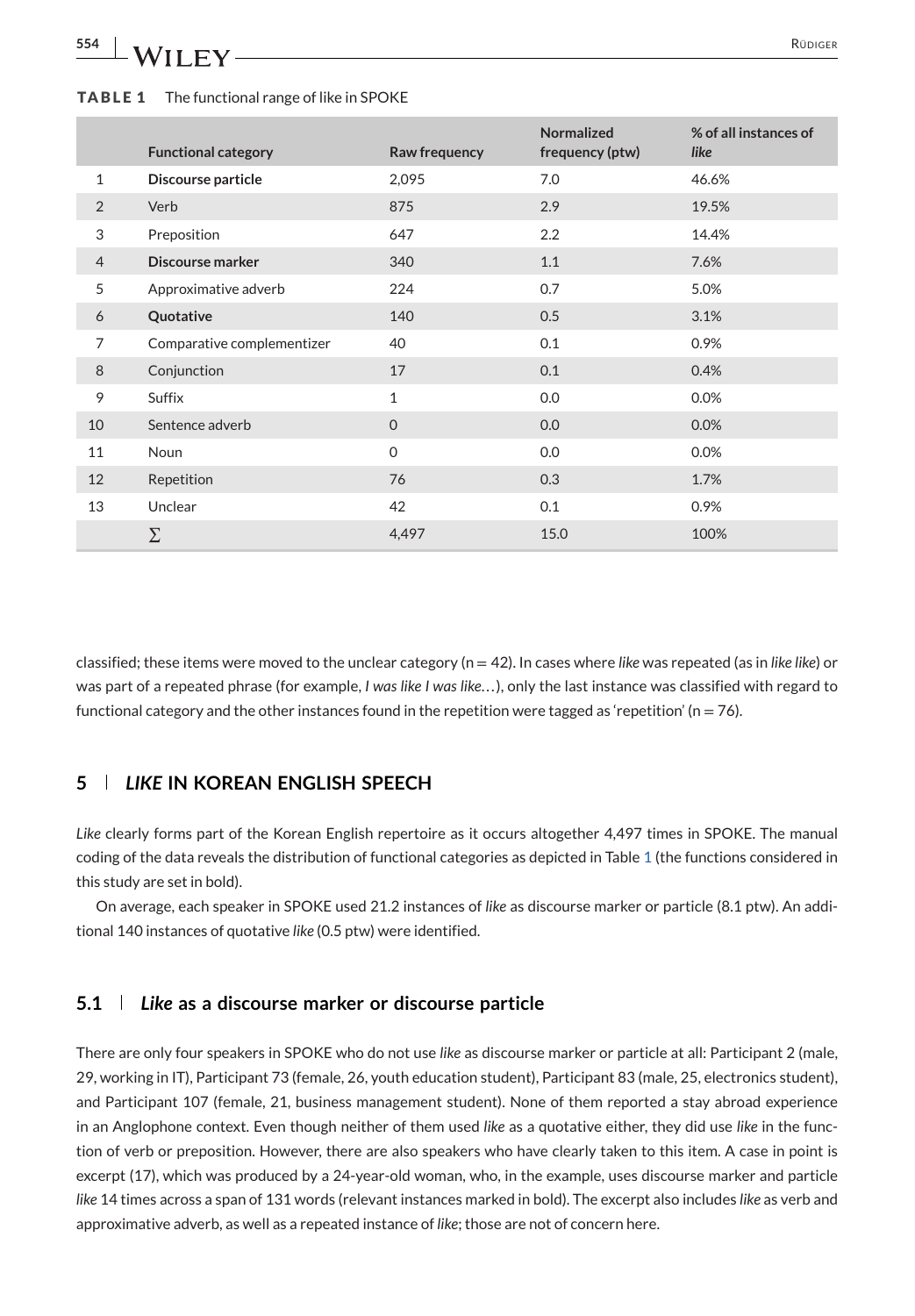### RÜDIGER **1999**<br><u>The Studies of the Studies of the Studies of the Studies of the Studies of the Studies of the Studies of the Studies of the Studies of the Studies of the Studies of the Studies of the Studies of the Studies</u>

(17) he doesn't really like Korean culture **like** he's **like** really not into it I think I I guess like **like** now he started to learn Korean because of me I think but **like** (.) yeah I think he had no chance to see **like** real Korean things cause **like** whenever I send **like** pictures of **like** traditional Koreans or like (.) **like** Koreans that I see **like** the way he sees is **like** different so he told me it's **like** really new for him **like** he's like thirty two and he was looking for it for like thirty years and couldn't find it so (.) he just didn't find it interesting but now he's **like** really interested but I mean yah (laughs[\)](#page-11-0) I think he would have loved it here though (17j $f24$ )<sup>3</sup>

[In this and the following examples, (.) marks a short pause; (2) marks longer pauses, giving the length of the pause in seconds; other material within round brackets gives extra-linguistic material, such as laughter]

The speaker, a student of German language and literature and business administration, had spent eight months in the United States and had a Korean American boyfriend. She is also the most prolific user of *like* with discourse-pragmatic function in the dataset: discourse marker (n = 25; 8.8 ptw), discourse particle (n = 175; 61.2 ptw), and quotative (n = 25; 8.8 ptw). The interview was conducted jointly with her sister (27 years old; also a student of German language and literature), who, despite having spent even more time in the United States (one year), showed lower rates of *like* use: discourse marker (n = 11; 5.9 ptw), discourse particle (n = 51; 27.4 ptw), and quotative (n = 12; 6.4 ptw).

The most common use of*like* in SPOKE is as a discourse particle (n = 2,095), making up approximately half of all uses in the corpus altogether (47%). This in itself is hardly surprising as it is also the most unrestricted use of *like* (as it can occur in any position in the utterance; unlike, for example, nouns, verbs, and so on). As the sheer number of occurrences and examples (18–21) indicate, discourse particle *like* is clearly part of the Korean English pragmatic repertoire.

- (18) that's what I learned **like** from my two different internship (101\_f23)
- (19) he was **like** furious that we did block and parking in his private space (48\_m19)
- (20) I had to **like** fold my arms like this but my arms automatically **like** hold the airplane (99\_f27)
- (21) so (.) like many famousee always come to our school and they tell us about **like** market economy (49\_f19)

On rank 4, with 340 instances, is *like* as discourse marker (that is, at the left-periphery of utterances; see examples (22–25)); these add up to 8 per cent of all uses of *like* in the corpus.

- (22) so (.) **like** many famousee always come to our school and they tell us about like market economy (49\_f19)
- (23) **like** there were many sort of strange people you know (11\_f22)
- (24) **like** one night my sister you know organized like ladies' night to go to the club all together (16j\_f27)
- (25) **like** (.) we call it jjimjjilban[g](#page-11-0)<sup>4</sup> and we stayed in there (37\_m23)

Demographically, there is no significant difference in the use of*like* as discourse marker or particle depending on the sex of the speaker. While women, on average, use both discourse marker and particle *like* slightly more often than men (discourse marker: mean 1.2 ptw vs. 0.8 ptw; discourse particle: mean 7.5 ptw vs. 4.5 ptw), the wide spread of observed usage of *like* in both data sets (standard deviation [SD] discourse marker 2.0 for female and 1.8 for male speakers; SD discourse particle 10.9 for female and 4.5 for male speakers) points to no significant difference in the usage pattern of this item related to speaker sex. This is confirmed by a Welch two-sample t-test which results in a p-value of 0.2341  $(t = 1.1963, df = 111.41)$  for discourse markers and a p-value of 0.0675  $(t = 1.8476, df = 104.27)$  for discourse particles. According to results from D'Arcy [\(2007,](#page-11-0) p. 396) based on American English, one might have expected a corresponding 'finely articulated' usage pattern of *like* depending on speaker sex; that is, the discourse marker used significantly more by women and the discourse particle more by men (note that D'Arcy, [2007](#page-11-0) also distinguished between different uses of the discourse particle). However, this is not the case for the Korean English speakers (on the contrary, the female speakers' usage rate of *like* as a discourse particle is close to being significantly higher when compared to the male speakers with  $p = 0.0675$ ).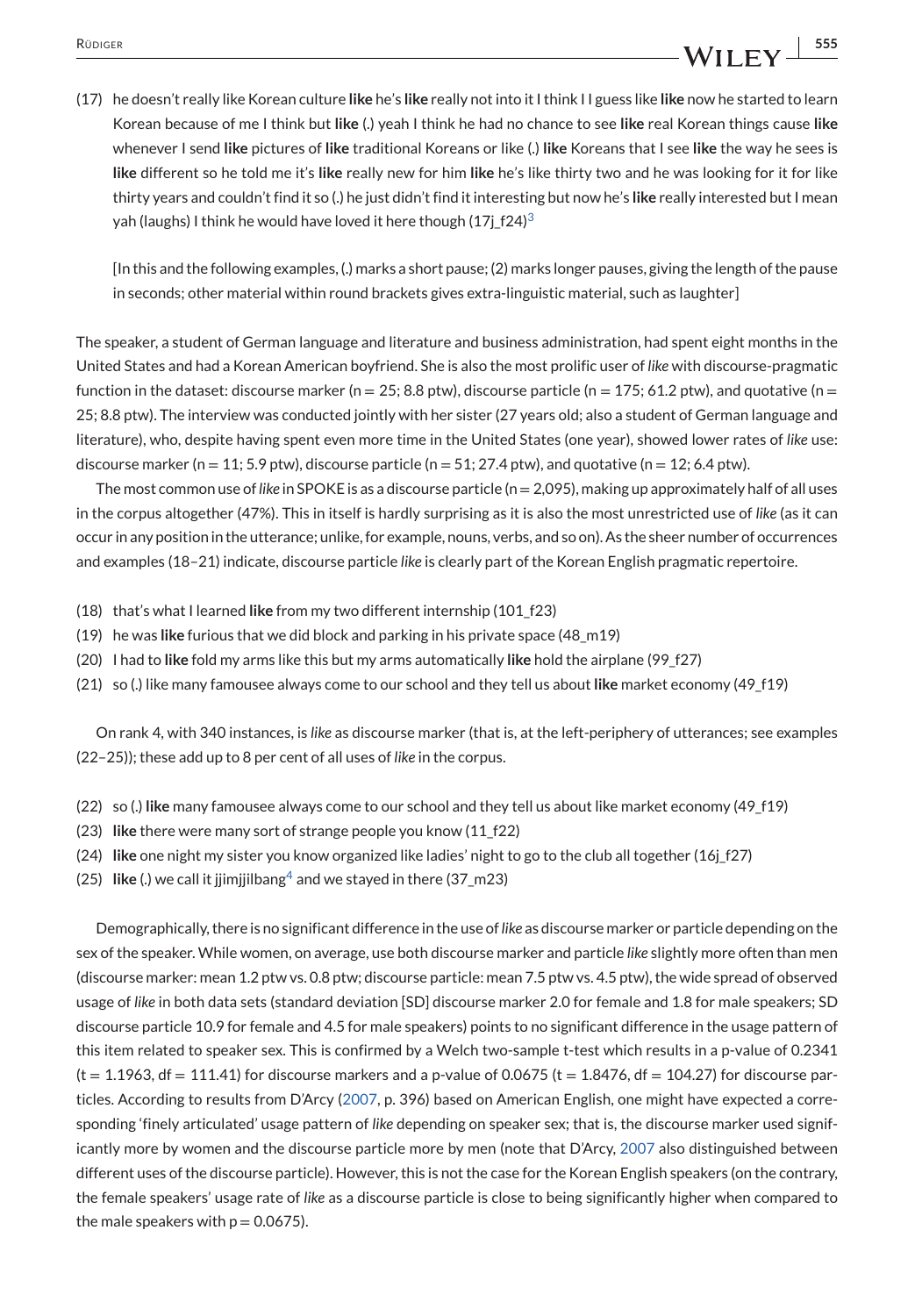

**FIGURE 1** Self-rated English proficiency and use of like as discourse particle (normalized frequency ptw); figure produced with RStudio (RStudio Team, 2019) and the ggplot2 package (Wickham, 2016)

No significant difference was found either between the groups of students and early professionals (discourse marker: mean 1.1 ptw vs. 1.0 ptw; discourse particle: mean 6.1 ptw vs. 6.6 ptw; Welch t-test discourse marker:  $p =$  $0.7215$ , t = 0.7215, df = 87.315; discourse particle:  $p = 0.7972$ , t = -0.25761, df = 102.96). However, speakers who reported having spent time abroad in an Anglophone environment use discourse marker and particle *like* significantly more often than speakers who did not make this experience (discourse marker: 1.2 ptw vs. 0.4 ptw; SD 2.1 and 0.7; Welch t-test:  $p = 0.001766$ ,  $t = 3.2033$ , df = 112.91; discourse particle: 7.3 ptw vs. 2.6 ptw; SD 10.1 and 4.8; Welch t-test:  $p = 0.00127$ ,  $t = 3.3205$ ,  $df = 96.268$ ). Having spent time abroad thus seems to facilitate the adoption of discourse marker and particle *like* into the repertoires of speakers, but high interspeaker variation exists. The corpus speakers also provided a self-rated proficiency rating (from 1 to 5;  $1 =$  beginner,  $2 =$  intermediate, 3 = advanced, 4 = near-native, 5 = native/bilingual) and we can observe a rise of frequency of discourse particle *like* with reported higher confidence in English (see Figure  $1$ )[.](#page-11-0)<sup>5</sup> The picture is less conclusive for use of discourse marker *like* and no clear trend is observable here; this might be due to the overall lower occurrence numbers of *like* in this function. As self-rated proficiency measures are usually problematic (see MacIntyre et al., [1997;](#page-12-0) Ross, [1998\)](#page-13-0) and due to the uneven distribution of scores (only one participant rated themselves as 5; the other ratings are distributed as follows: beginner  $n = 14$ , intermediate  $n = 62$ , advanced  $n = 34$ , near-native  $n = 4$ ), this should be interpreted with caution. Nevertheless, it points to a higher use of discourse particle *like* with rising proficiency or, depending on how the self-rating is interpreted, confidence in one's own English skills.

#### **5.2** *Like* **as a filler/disfluency marker**

While I refrain here from an in-depth analysis of the discursive functions of discourse marker and particle *like* in SPOKE, a short comment on the use of *like* as a filler and disfluency marker is nevertheless in order. As Lee [\(2004,](#page-12-0) p. 117) remarked '[c]oncerning the function of discourse markers, they are often regarded as having a verbal filler function which provides the speaker with linguistic planning time. In this sense, the discourse marker serves as a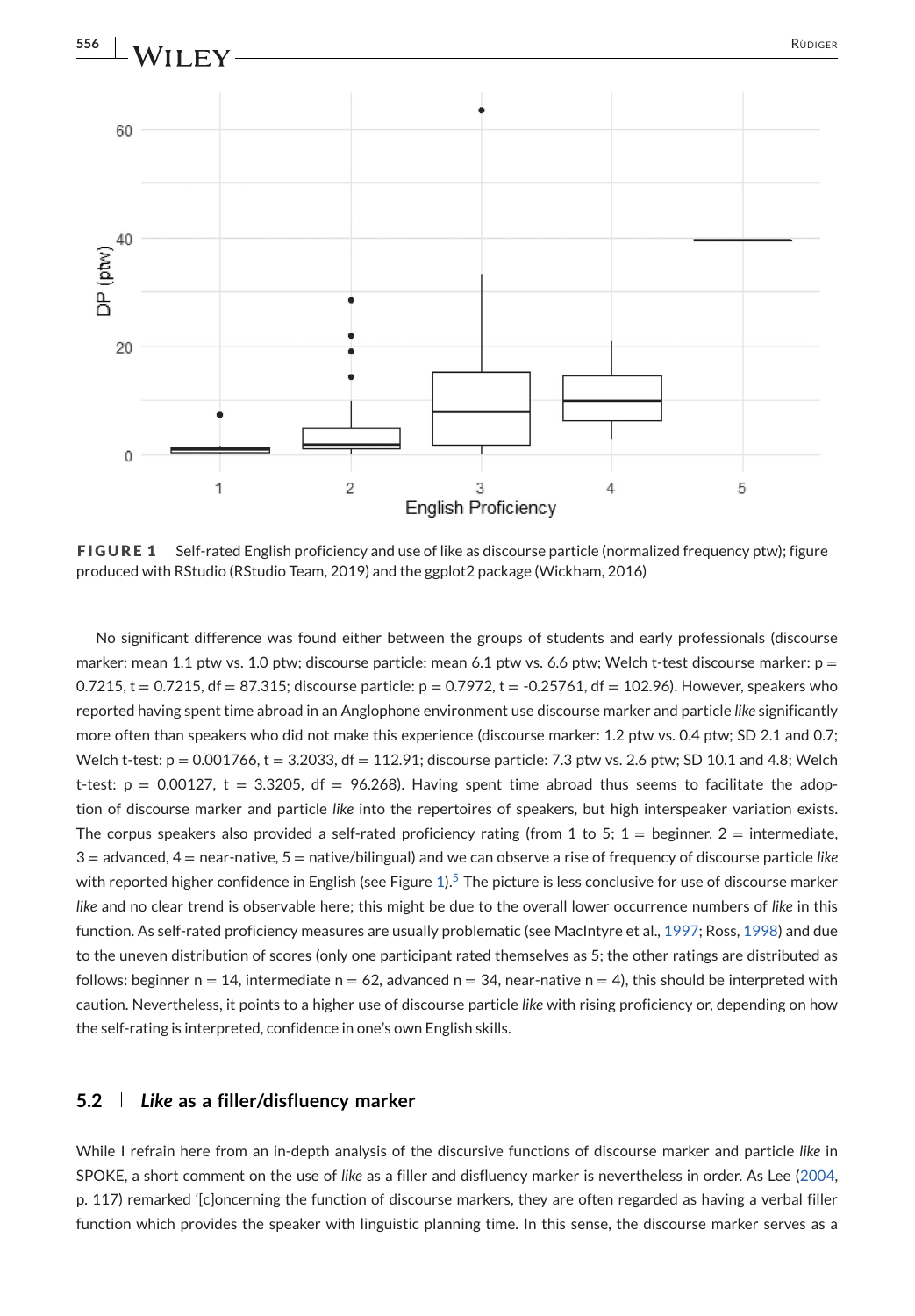### RÜDIGER **1999 1999 1999 1999 1999 1999 1999 1999 1999 1999 1999 1999 1999 1999 1999 1999 1999 1999 1999 1999 1999 1999 1999 1999 1999 1999 1999 1999 1999 1999 199**

hesitation device'. This has been attested in world Englishes studies for *actually* in Xhosa English, which at times is 'used as a filler, when the speaker had nothing to say, or was seeking a word' (de Klerk, [2006,](#page-11-0) p. 169). However, this is not unique to Expanding Circle or Learner Englishes (D'Arcy, [2017,](#page-11-0) pp. 15–16). In example (26), the researcher (S) asked about drinking habits and the pressure to drink alcohol. In her answer, the Korean speaker uses two instances of discourse-pragmatic *like* (in italics). Her whole turn, however, is marked by hesitation markers (*uh*), pauses, a repetition (*so so*), and a false start (*he j-*); many of them in very close vicinity to an instance of *like* (most of them within five words to the left or right).

(26) S: isn't it very hard to keep up?

I: **uh** but *like* **uh** he doesn't want to hurry **(.)** of drinking **so so** *like* **he j-** we just we drink **(.)** without caring about that

(64\_f24)

Pauses, repetitions, and hesitation markers around *like* point towards its use as a filler or disfluency marker. Repetition of *like* itself is, nevertheless, relatively rare (n = 76; 0.2 ptw; 2% of all instances of *like*) and thus does not seem to be the main function of this item.

#### **5.3** *Like* **as a quotative**

In 140 instances, the Korean English speakers represented in the corpus employ *like* as a quotative (0.5 ptw). Twentyeight different speakers thus display that quotative *like* is part of their English repertoire. As examples (27–30) demonstrate, it also occurs together with a variety of introductory elements, for example, *be*,*say*, *ask*, and zero:

- (27) I *was like yo back off* (17j\_f24) [*be* <sup>+</sup> *like*]
- (28) yah he stepped on the bus and my dad *say like get off* (93\_f25) [*say* <sup>+</sup> *like*]
- (29) and her boyfriend you know gave us a ride to the home and he was *asking like are you from China?* (16j\_f27) [*ask* <sup>+</sup> *like*]
- (30) we always *like oh my god our apartment is so dirty* (86\_f24) [zero <sup>+</sup> *like*]

Table [2](#page-10-0) lists the verbs used in combination with *like* for quotative function. Eleven verbs (including zero) are employed in this regard by the Korean speakers represented in SPOKE. The most prominent one, making up nearly 50 per cent of all quotative *like* instances, is *be*. This is followed by uses of zero,*say*, and *ask*. Other verbs are also in use, although they seem to play a more marginal role. Among them is *go*, which is only used once in SPOKE in combination with quotative *like*; see example (31). This particular instance forms part of an animated reproduction of spoken passages related to taking the speaker's mother to an American dance club, originally produced by different actors (that is, the speaker [as in *I*], the speaker together with her sister [as in *we*], and the men trying to hit on the mother [as in *they*]). The speaker uses three different verb plus quotative *like* constructions: *tell them like* (twice), *go like*, and *be like*.

(31) I I went there and *told them like* (.) hey that's (.) you know what that's my mum and *they go like* (.) that's your mum? cool mum can I have your number? and *we were like* yeah yeah (laughs) and *I was telling them like* fuck off (16j\_f27)

Of the 28 speakers who use quotative *like* in SPOKE, 10 are men and 18 are women. Altogether the women contribute more instances of quotative *like* (n = 111; 6.2 instances per speaker) than the men (n = 29; 2.9 instances per speaker). This broadly corresponds to speaker patterns in the United States (Barbieri, [2009\)](#page-11-0) and Canada and Britain (Tagliamonte & Hudson, [1999\)](#page-13-0). All but two quotative *like* users had spent time abroad. A full overview of the quotative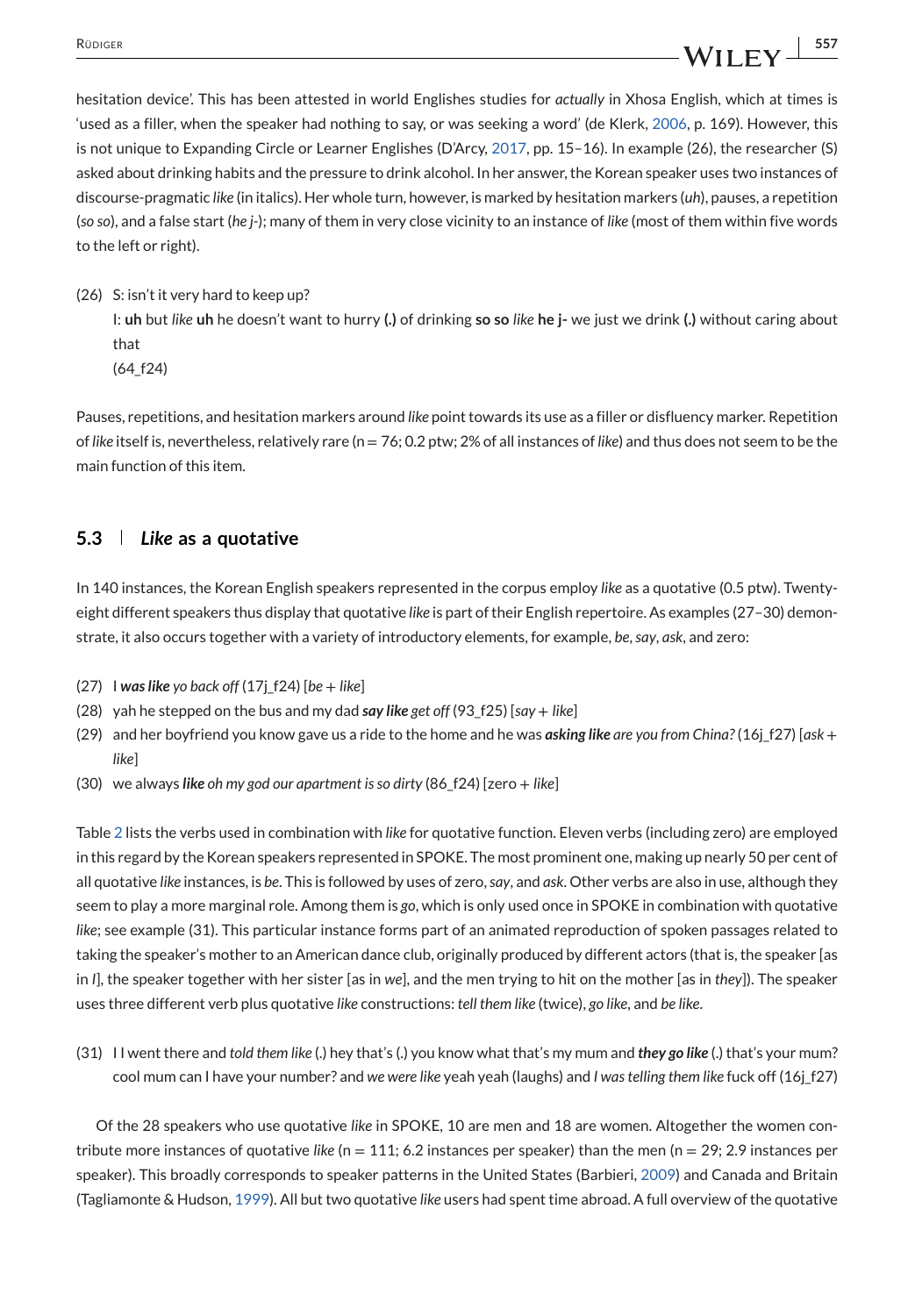# <span id="page-10-0"></span>558 RÜDIGER RÜDIGER

| $X + like$ | Raw occurrences | % of all quotative like |
|------------|-----------------|-------------------------|
| be         | 67              | 47.9%                   |
| zero       | 26              | 18.6%                   |
| say        | 21              | 15.0%                   |
| ask        | 11              | 7.9%                    |
| tell       | 5               | 3.6%                    |
| talk       | 3               | 2.1%                    |
| think      | 3               | 2.1%                    |
| answer     | $\mathbf{1}$    | 0.7%                    |
| feel       | $1\,$           | 0.7%                    |
| go         | $\mathbf{1}$    | 0.7%                    |
| introduce  | $\mathbf{1}$    | 0.7%                    |
| $\Sigma$   | 140             | 100%                    |

#### **TABLE 2** Verb + *like* combinations in SPOKE (lemmatized)

system of spoken Korean English is beyond the scope of this paper, but future studies might want to consider other quotative items as well.

#### **6 CONCLUSION**

This study has shown that*like* is part of the spoken Korean English discursive repertoire, both as discourse marker and particle, as well as quotative. Whereas speaker sex does not play a role in the use of *like* as discourse marker or particle, this factor is relevant for the quotative use. Speakers with experiences abroad and with higher confidence/selfreported English proficiency use *like* more often as discourse-pragmatic marker and particle, but, in general, *like* is welldispersed across the corpus speakers. It thus forms a part of the overall spoken Korean English repertoire, even though it is used more frequently by particular speaker groups. As discourse markers and particles are outside of the scope of many classroom activities, maybe even more so in the test-driven language learning environment of South Korea (see the background section), this is an important hint towards language contact outside of the classroom setting (such as via pop culture, media consumption, usage with English-speaking acquaintances and friends) and contradicts the conceptualization of Korean English as learner language. In general, this corresponds to the description of the setting and attitudes as outlined in the background section (Section [3\)](#page-3-0), which concluded that English has clearly established a presence beyond the Korean English classroom.

World Englishes theorizing and modeling can get important pointers from the discourse-pragmatic realm and it would be highly welcome to see more inclusion of this area in the study of world Englishes. This is not to say that morpho-syntax does not play an important role in investigating processes of nativization, but expanding this to features such as discourse markers, (im)politeness strategies, and speech acts is likely to result in new impetus for the field due to them often being overlooked in classroom language learning contexts and their close connection to aspects of identity. Here is where the increasing mobility of speakers and digital ties with others around the globe, or the lack thereof, also get a prominent bearing. As the first description of discourse marker use in Korean English speech, the study at hand leaves a number of issues and questions open. Outside the scope of this study were the functions which *like* has as a discourse feature in Korean English speech (such as exemplification, illustration, elaboration, clarification) and in which structural contexts it occurs. This remains a desideratum for future research on the use of this specific item in Korean English speech. Further desiderata include a comprehensive overview of other discourse markers and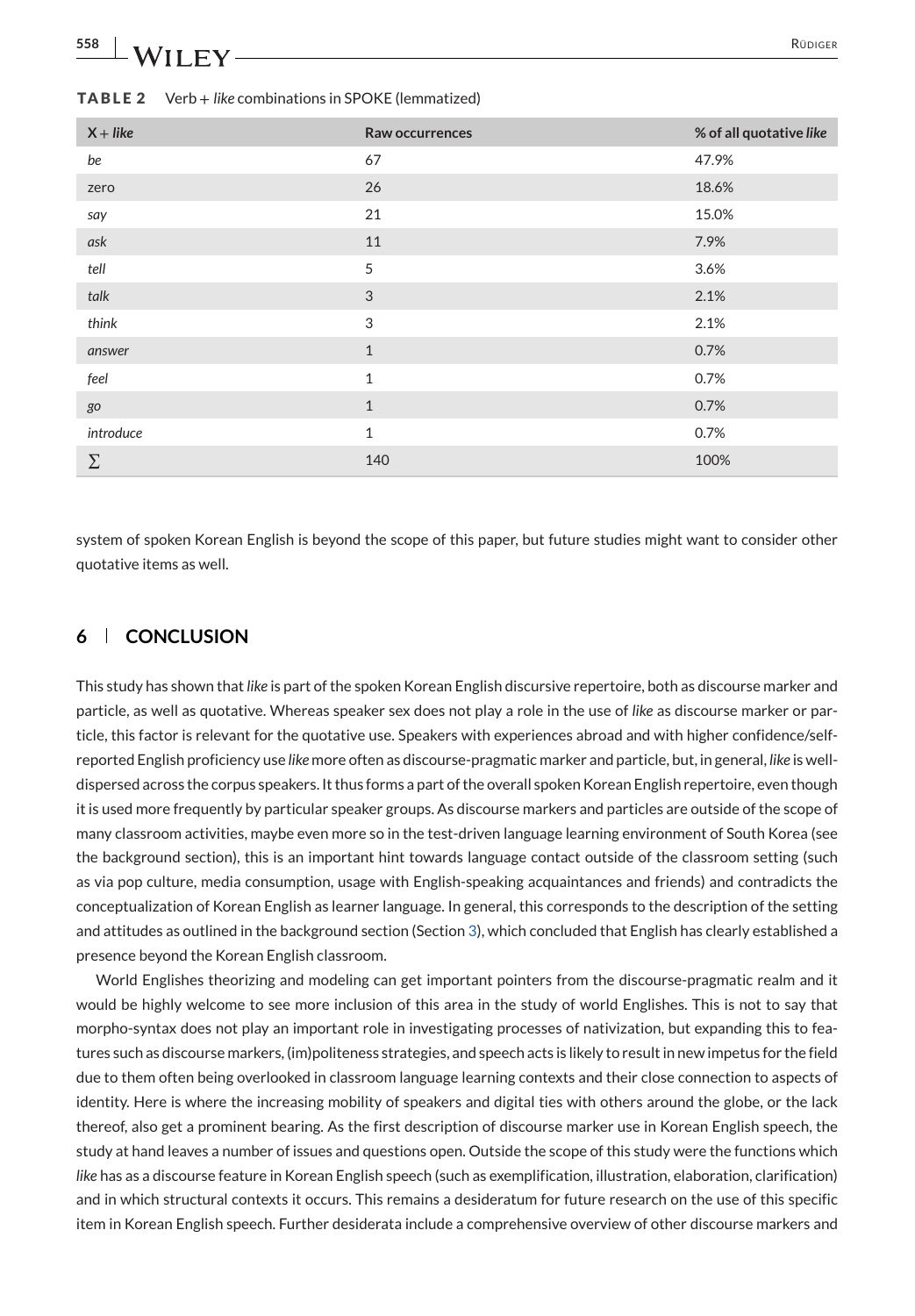#### <span id="page-11-0"></span>**NOTES**

- $1$  The examples stem from two corpora of American English, which were selected for examples here as American English is also the input variety in South Korea. The SB corpus was modified to only include transcripts of conversational material (excluding task-based spoken material such as museum tours). The COCA examples come from the spoken subcorpus, which is based on transcripts from TV and radio shows and thus cannot be considered 'conversational' in the traditional sense. COCA is available at [www.english-corpora.org/coca](http://www.english-corpora.org/coca)
- <sup>2</sup> TEA refers to the *Toronto English Archive*.
- <sup>3</sup> SPOKE speaker IDs consist of consecutive numbers, followed by speaker sex (m = male, f = female) and age. The 'j' indicates that the respective interview was a joint interview, conducted with two interviewees.
- <sup>4</sup> *Jjimjjilbang* is the Korean sauna.
- <sup>5</sup> One would assume that speakers with experience abroad would also rate themselves higher on the proficiency scale, but this is not the case (participants with no stay abroad rated themselves 2.1 on average whereas participants with experience abroad rated themselves 2.3; Welch t-test:  $t = -1.0694$ , df = 49.242, p = 0.2901).

#### **ACKNOWLEDGMENTS**

Open access funding enabled and organized by Projekt DEAL.

#### **REFERENCES**

- Aijmer, K (2016). Pragmatic markers as constructions: The case of *anyway*. In G. Kaltenböck, E. Keizer, & A. Lohmann (Eds.), *Outside the clause: Form and function of extra-clausal constituents*(pp. 29–58). Amsterdam: John Benjamins.
- Aijmer, K., & Simon-Vandenbergen, A.-M. (2011). Pragmatic markers. In J. Zienkowski, J.-O. Östman, & J. Verschueren (Eds.), *Discursive pragmatics*(pp. 223–247). Amsterdam: John Benjamins.
- Anthony, L. (2018). *AntConc (3.5.7*). Tokyo: Waseda University. Retrieved from <https://www.laurenceanthony.net/software>
- Barbieri, F. (2009). Quotative *be like* in American English: Ephemeral or here to stay? *English World-Wide*, *30*, 68–90.
- Brinton, L. J. (1996). *Pragmatic markers in English: Grammaticalization and discourse functions*. Berlin: Mouton de Gruyter.
- Brown, N., & Koo, J.-W. (2015). Negotiating a multicultural identity in monocultural South Korea: Stigma and the pressure to racially 'pass'. *Sungkyun Journal of East Asian Studies*, *15*, 45–68.
- Buchstaller, I. (2001). An alternative view of 'like': Its grammaticalisation in conversational American English and beyond. *Edinburgh Working Papers in Applied Linguistics*, *11*, 21–41.
- Buschfeld, S., & Kautzsch, A. (2017). Towards an integrated approach to postcolonial and non-postcolonial Englishes. *World Englishes*, *36*, 104–126.

Coronel, L. (2011). Patterns of intensifier usage in Philippine English. InM. L. S. Bautista (Ed.), *Studies of Philippine English: Exploring the Philippine component of the International Corpus of English* (pp. 93–116). Manila: Anvil Publishing.

D'Arcy, A. (2007). *Like* and language ideology: Disentangling fact from fiction. *American Speech*, *82*, 386–419.

- D'Arcy, A. (2017). *Discourse-pragmatic variation in context: Eight hundred years of LIKE*. Amsterdam: John Benjamins.
- Davies, M. (2009). The 385+ million word Corpus of Contemporary American English (1990–2008+): Design, architecture, and linguistic insights. *International Journal of Corpus Linguistics*, *14*, 159–190.
- de Klerk, V. (2005). Expressing levels of intensity in Xhosa English. *English World-Wide*, *26*, 77–95.
- de Klerk, V. (2006). *Corpus linguistics and world Englishes: An analysis of Xhosa English*. London: Continuum.
- Diskin, C. (2017). The use of the discourse-pragmatic marker 'like' by native and non-native speakers of English in Ireland. *Journal of Pragmatics*, *120*, 144–157.
- Drager, K. (2016). Constructing style: Phonetic variation in quotative and discourse particle *like*. In H. Pichler (Ed.), *Discoursepragmatic variation and change in English: New methods and insights*(pp. 232–251). Cambridge: Cambridge University Press.
- Du Bois, J. W., Chafe, W. L., Meyer, C., Thompson, S. A., Englebretson, R., & Martey, N. (2000–2005). *Santa Barbara Corpus of Spoken American English*, Parts 1–4. Philadelphia: Linguistic Data Consortium.
- Fischer, K. (2006). Towards an understanding of the spectrum of approaches to discourse particles: Introduction to the volume. In K. Fischer (Ed.), *Approaches to discourse particles*(pp. 1–20). Amsterdam: Elsevier.
- Fleischman, S., & Yaguello, M. (2004). Discourse markers across languages: Evidence from English and French. In C. L. Moder & A. Martinovic-Zic (Eds.), *Discourse across languages and cultures*(pp. 129–147). Amsterdam: John Benjamins.
- Fuller, J. M. (2003a). Discourse marker use across speech contexts: A comparison of native and non-native speaker performance. *Multilingua*, *22*, 185–208.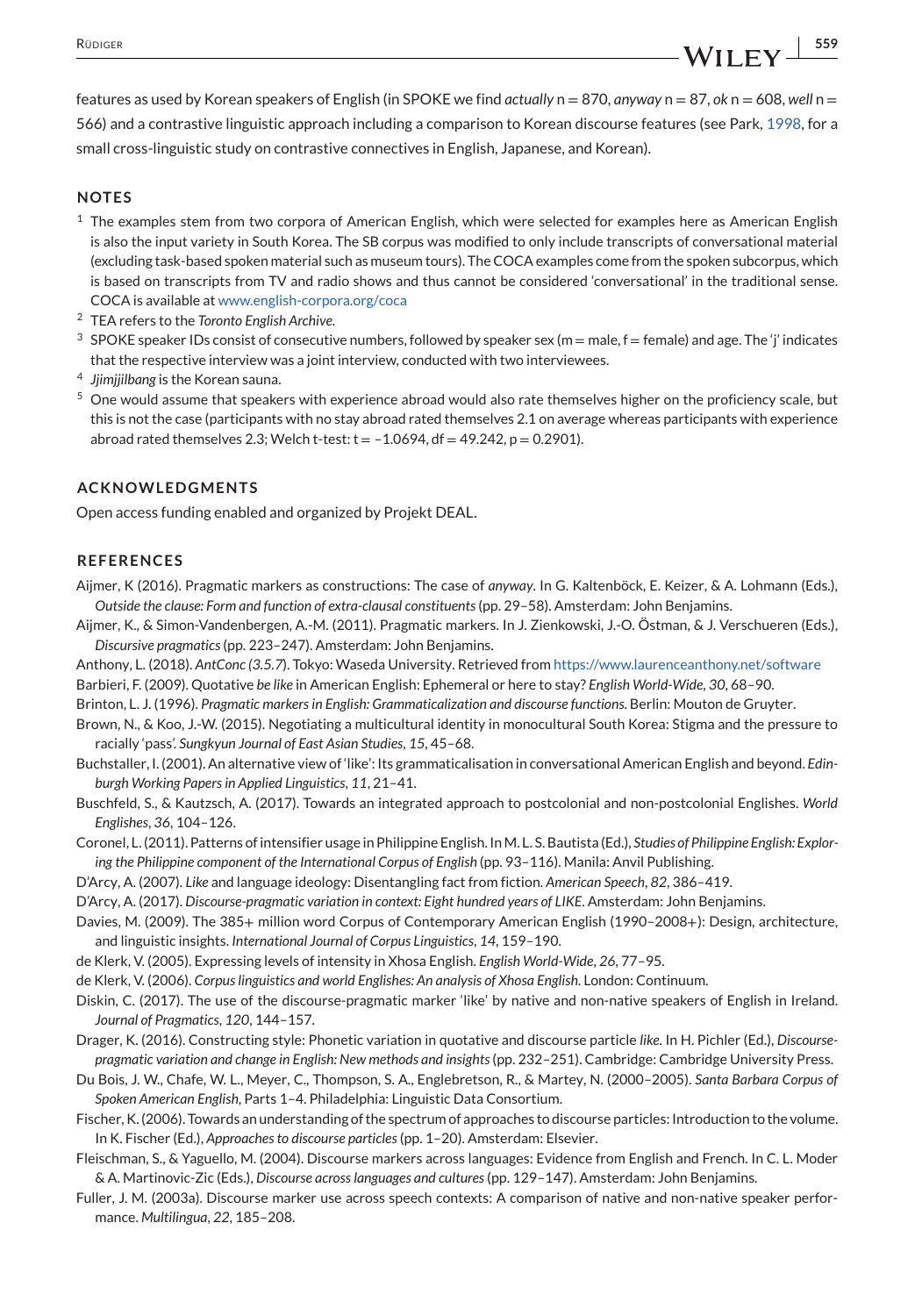## <span id="page-12-0"></span>**560 WII FV** RÜDIGER

Fuller, J. M. (2003b). Use of the discourse marker *like* in interviews. *Journal of Sociolinguistics*, *7*, 365–377.

- Garton, S. (2014). Unresolved issues and new challenges in teaching English to young learners: The case of South Korea.*Current Issues in Language Planning*, *15*, 201–219.
- Gilquin, G. (2016). Discourse markers in L2 English: From classroom to naturalistic input. In O. Timofeeva, A.-C. Gardner, A. Honkapohja, & S. Chevalier (Eds.), *New approaches to English linguistics: Building bridges* (pp. 213–249). Amsterdam: John Benjamins.
- Gonsalves, R. (2017). 'Like': The epidemic. *Public Linguist*. Retrieved from [http://publiclinguist.blogspot.com/2017/12/](http://publiclinguist.blogspot.com/2017/12/like-epidemic.html) [like-epidemic.html](http://publiclinguist.blogspot.com/2017/12/like-epidemic.html)
- Gupta, A. F. (2006). Epistemic modalities and the discourse particles of Singapore. In K. Fischer (Ed.), *Approaches to discourse particles*(pp. 243–263). Amsterdam: Elsevier.
- Hadikin, G. S. (2014). *Korean English: A corpus-driven study of a New English*. Amsterdam: John Benjamins.
- Hayes, L. D. (2012). *Political systems of East Asia: China, Korea, and Japan*. New York/London: M.E. Sharpe.
- Hellermann, J., & Vergun, A. (2007). Language which is not taught: The discourse marker use of beginning adult learners of English. *Journal of Pragmatics*, *39*, 157–179.
- House, J. (2009). Subjectivity in English as lingua franca discourse: The case of *you know*. *Intercultural Pragmatics*, *6*, 171–193.
- House, J. (2013). Developing pragmatic competence in English as a lingua franca: Using discourse markers to express (inter)subjectivity and connectivity. *Journal of Pragmatics*, *59*, 57–67.
- Jung, K., & Min, S. J. (1999). Some lexico-grammatical features of Korean English newspapers. *World Englishes*, *18*, 23–37.
- Kim, S. K., & Kim, L. H. R. (2012). The need for multicultural education in South Korea. In D. A. Urias (Ed.), *The immigration & education nexus: A focus on the context & consequences of schooling* (pp. 243–251). Rotterdam: Sense Publishers.
- Lange, C. (2009). 'Where's the party *yaar*!' Discourse particles in Indian English. In T. Hoffmann, & L. Siebers (Eds.), *World Englishes: Problems, properties and prospects*(pp. 207–226). Amsterdam: John Benjamins.
- Lawrence, C. B. (2012). The Korean English linguistic landscape. *World Englishes*, *31*, 70–92.
- Lee, H. (2004). Discourse marker use in native and non-native English speakers. In C. L. Moder & A. Martinovic-Zic (Eds.), *Discourse across languages and cultures*(pp. 117–127). Amsterdam: John Benjamins.
- Lee, J. S. (2006). Linguistic constructions of modernity: English mixing in Korean television commercials. *Language in Society*, *35*, 59–91.
- Lee, J. S. (2011). Globalization and language education: English Village in South Korea. *Language Research*, *47*, 123–149.

Lee, J. S. (2014). English on Korean television. *World Englishes*, *33*, 33–49.

- Lee, J. S. (2016). 'Everywhere you go, you see English!' Elderly women's perspective on globalization and English. *Critical Inquiry in Language Studies*, *14*, 319–350.
- Lee, J. W., & Jenks, C. J. (2017). Mapping Korean Englishes in transnational contexts. In C. J. Jenks & J. W. Lee (Eds.), *Korean Englishes in transnational contexts*(pp. 1–19). Cham: Palgrave Macmillan.
- Leimgruber, J. R. E. (2016). *Bah* in Singapore English. *World Englishes*, *35*, 78–97.
- Leuckert, S., & Rüdiger, S. (2020). Non-canonical syntax in an Expanding Circle variety: Fronting in spoken Korean(ized) English. *English World-Wide*, *41*, 33–58.
- Macdonald, D. S. (1990). *The Koreans: Contemporary politics and society* (2nd ed.). Boulder: Westview Press.
- MacIntyre, P. D., Noels, K. A., & Clément, R. (1997). Biases in self-ratings of second language proficiency: The role of language anxiety. *Language Learning*, *47*, 265–287.
- Miller, J., & Weinert, R. (1995). The function of LIKE in dialogue. *Journal of Pragmatics*, *23*, 365–393.
- Morales, M. M. (2013). Examining the usage of 'actually' and 'in fact' in Philippine English through a corpus-based analysis. *Philippine ESL Journal*, *10*, 88–124.
- Müller, S. (2004). 'Well you know the type of person': Functions of 'well' in the speech of American and German Students. *Journal of Pragmatics*, *36*, 1157–1182.
- OED 'like'. (2020). Retrieved from [https://www.oed.com/search?searchType=dictionary&q=like&\\_searchBtn=Search/](https://www.oed.com/search?searchType=dictionary&q=like&_searchBtn=Search/)
- Park, J.-K. (2009). 'English Fever' in South Korea: Its history and symptoms. *English Today*, *25*, 50–57.
- Park, J. S.-Y. (2009). *The local construction of a global language: Ideologies of English in South Korea*. Berlin: Mouton de Gruyter.
- Park, J. S.-Y., & Lo, A. (2012). Transnational South Korea as a site for a sociolinguistics of globalization: Markets, timescales, neoliberalism. *Journal of Sociolinguistics*, *16*, 147–164.
- Park, Y.-Y. (1998). A discourse analysis of contrastive connectives in English, Korean, and Japanese conversation: With special reference to the context of dispreferred responses. In A. H. Jucker & Y. Ziv (Eds.), *Discourse markers: Descriptions and theory* (pp. 277–300). Amsterdam: John Benjamins.
- Pichler, H. (2016). Introduction: Discourse-pragmatic variation and change. In H. Pichler (Ed.), *Discourse-pragmatic variation and change: Insights from English* (pp. 1–18). Cambridge: Cambridge University Press.
- Quora. (2020). Why do people use the word like as a filler word? Retrieved from [https://www.quora.com/](https://www.quora.com/Why-do-people-use-the-word-like-as-a-filler-word-How-did-it-spread-so-quickly-when-it-makes-us-sound-so-unintelligent) [Why-do-people-use-the-word-like-as-a-filler-word-How-did-it-spread-so-quickly-when-it-makes-us-sound-so-unintelligent](https://www.quora.com/Why-do-people-use-the-word-like-as-a-filler-word-How-did-it-spread-so-quickly-when-it-makes-us-sound-so-unintelligent)
- Ranger, G. (2018). *Discourse markers: An enunciative approach*. Cham: Palgrave Macmillan.